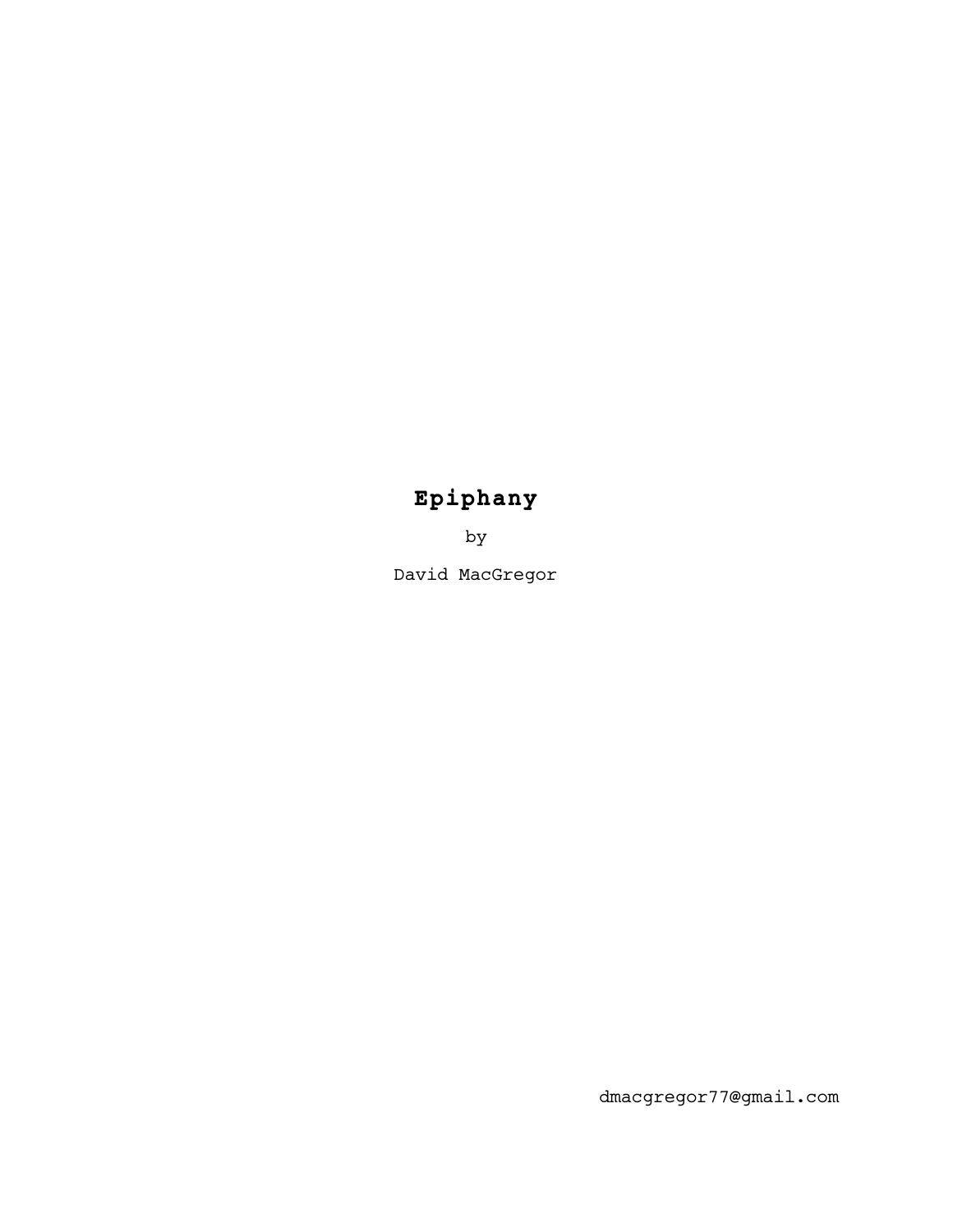# Setting

A room.

# **Time**

Now and then.

# Cast

MAN - Middle-aged or older. WOMAN - Middle-aged or older.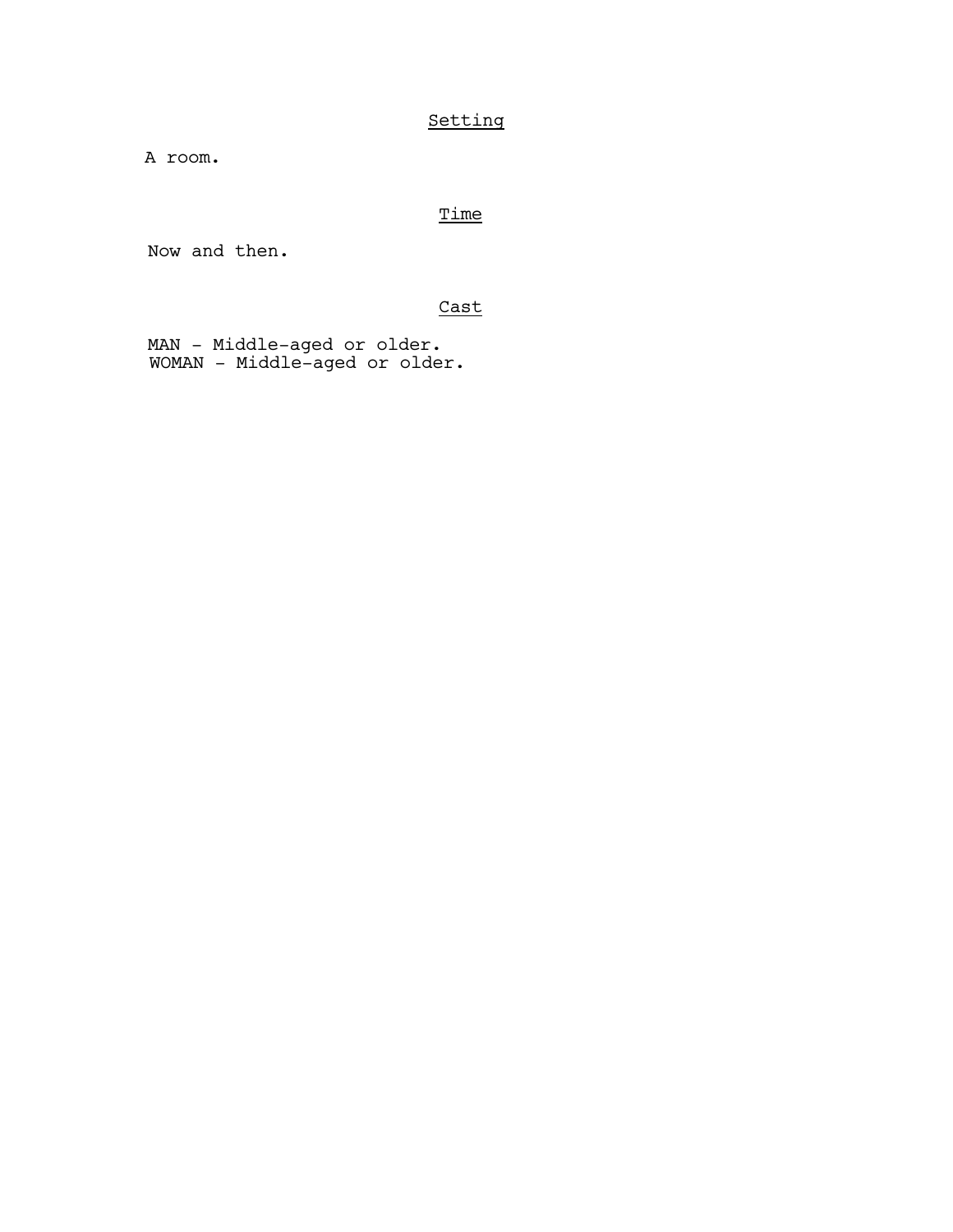(A MAN and WOMAN sit at an angle to one another. They have cups of coffee next to them. He is reading a newspaper. She is reading a book. He lowers his newspaper and looks at her.) MAN I had an epiphany the other day. WOMAN That's nice. (He raises his paper and reads. He turns a page. She turns a page. He lowers the paper.) MAN I don't suppose you'd be interested in hearing what it was. WOMAN Did you want to talk about it? MAN No, that's okay. (He raises his paper and reads. He turns a page. She turns a page. He lowers the paper.) MAN I guess I wouldn't mind getting your opinion on it. WOMAN Your epiphany? MAN Right. WOMAN Okay. MAN What do you remember about 1979? WOMAN 1979? Not much. MAN Me neither. But I remember watching the Academy Awards that year and one of the nominees for Best Actor was Peter Sellers in *Being There*. One of the other nominees was Dustin Hoffman in *Kramer vs. Kramer*.

1.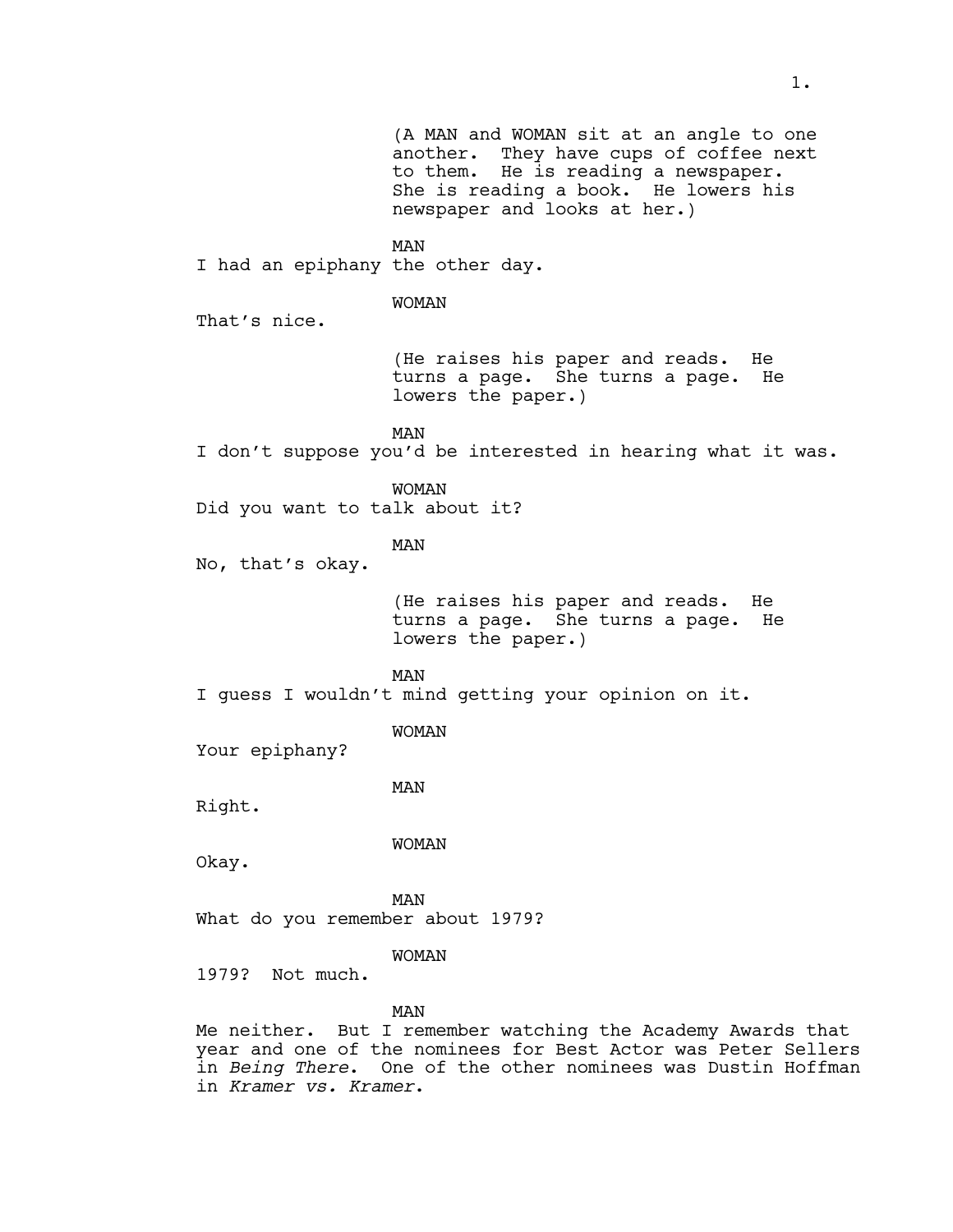WOMAN Didn't Dustin Hoffman win?

MAN

Right.

WOMAN

What about it?

MAN

I was outraged.

WOMAN

Really?

# MAN

Yeah. Genuinely outraged. *Being There* was this beautiful little fable, just a perfect jewel of a film. And *Kramer vs. Kramer* was just crap. Over the top, calculated, emotionally manipulative crap. I was angry about that for weeks.

# WOMAN

I had no idea.

MAN

I would see people I knew and that was the first thing I would talk about. How unfair it was. How wrong it was.

WOMAN

And that was your epiphany?

MAN

Hmm? Oh no. No, my epiphany was about this year's Academy Awards.

WOMAN I didn't know you watched it.

I didn't.

MAN

WOMAN

I don't understand.

MAN

I didn't watch it. And do you know why I didn't watch it?

WOMAN

Why?

MAN Because I don't give a rat's ass.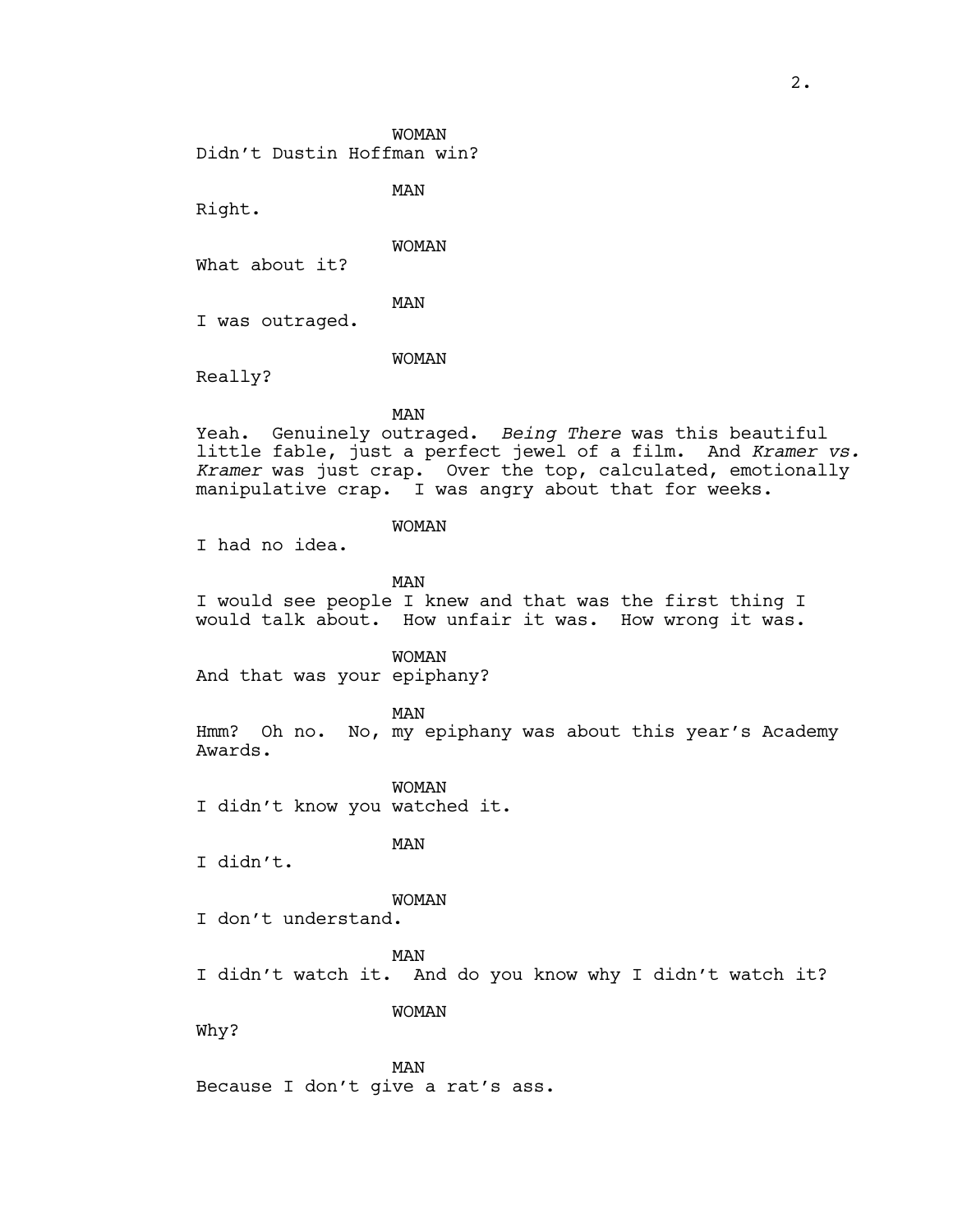#### WOMAN

I see.

MAN

I don't care who wins Best Picture. Best Actor. Best Set Design. None of it. I just don't care. It got me thinking.

### WOMAN

About what?

#### MAN

Everything. I began to realize that I don't care about the Emmys either. Or the Grammys. Or the Tonys. And it doesn't stop there. I don't care about celebrities, about the Mideast, about the potholes on our street. I don't care about that stain on the carpet upstairs. I don't care about the latest fashions, video games, electric cars, rain forests, organic coffees, longer erections, calories in beer, business scandals, government screw-ups, I just don't care. And that was my epiphany. When it comes right down to it, there isn't a single thing in the world that I care about.

> (He raises his paper. She returns to her book. They both flip pages. She looks up.)

WOMAN

Do you care about me?

(He lowers his paper.)

MAN

What's that?

#### WOMAN

Do you care about me?

#### MAN

Well, let me put it this way. When we first started seeing one another, I longed for you. I did. I physically ached for you. When the phone rang, my heart would speed up, hoping it was you. I thought about you all day and then I dreamt about you at night. All I could think about was seeing you, touching you, being with you. If anything happened to you I felt sure I would kill myself because I knew I couldn't live in a world without you in it. Do you remember feeling that way about me?

WOMAN

Yes, I do.

MAN Do you feel that way now?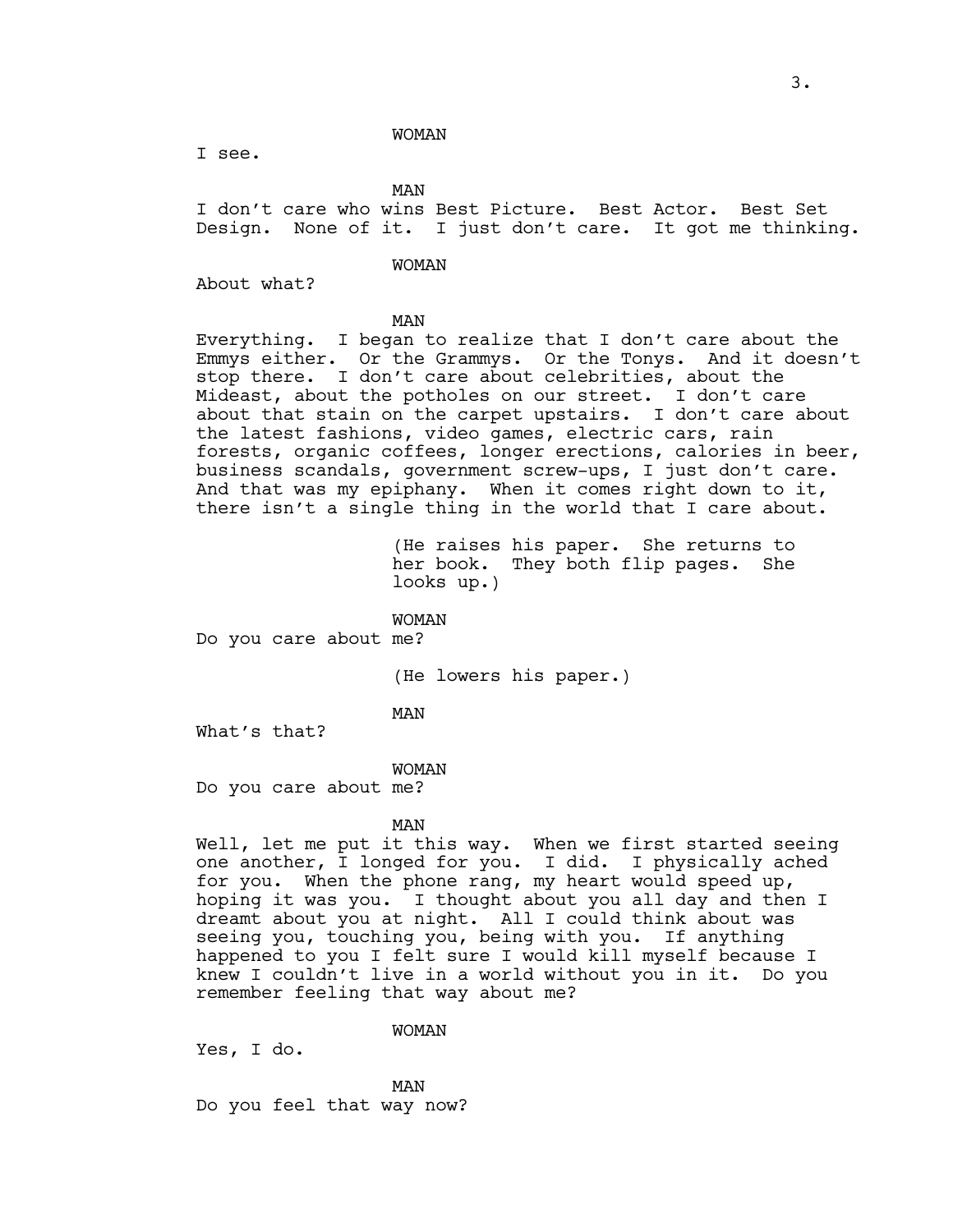WOMAN God no. MAN Right. And I don't really care that you feel that way. WOMAN Me neither. It's exhausting. MAN So what happened? Why don't we care like we used to? WOMAN I think it's all perfectly natural. MAN Not caring is natural? WOMAN Sure. MAN How so? WOMAN Well, look at it this way. How long did the average Neanderthal live? MAN Neanderthals? I don't know. Thirty years? WOMAN There you go. MAN I don't understand. WOMAN Mentally, physically, and emotionally, we are wired to live for thirty years. That's it. You're in, you're out. Once you get beyond that, it's like a duck flying across the sky that gets shot by a hunter when it's a hundred feet up in the air. Technically, the duck is still flying, but it's already dead. MAN So you're saying that's us? We're flying dead ducks? WOMAN

Pretty much. And there's nothing wrong with that. From a natural selection perspective, we've done our job.

MAN

What job?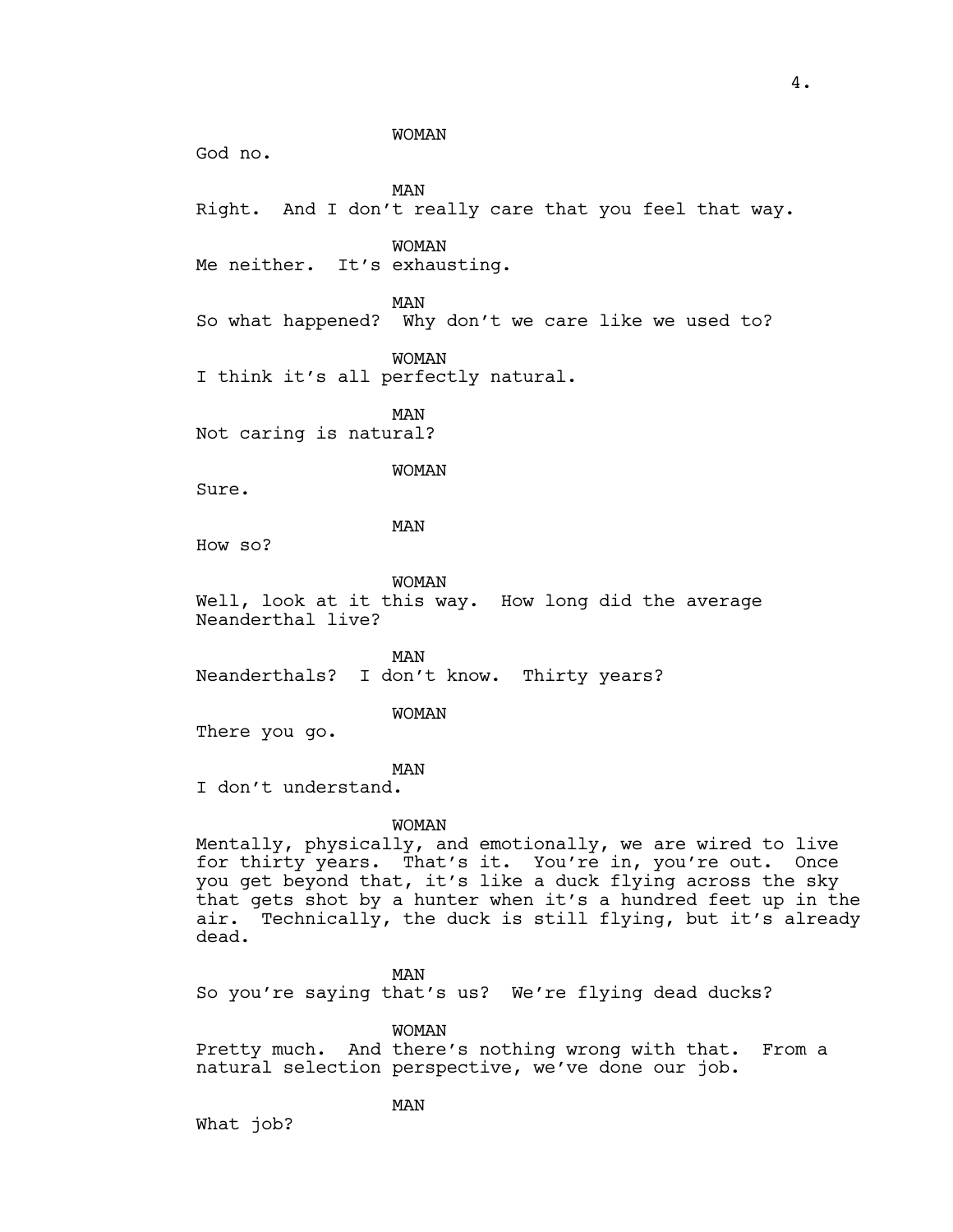WOMAN We mated and bred successfully. Now we're just killing time. MAN So are you saying you don't care about anything either? WOMAN Not really. MAN Not really you don't care or not really you do? WOMAN Not really I don't care. MAN I thought it was just me. WOMAN No. I am totally with you on that one. (She returns to her book. He raises his paper. They flip pages. He lowers the paper.) MAN Do you think we should try and do something about it? WOMAN About what? MAN Not caring. WOMAN Like what? MAN Well, I was thinking. Maybe we should start smoking. WOMAN Smoking? MAN Yeah. Just for a change. Then maybe in a few years, I don't know, get into crack or crystal meth. WOMAN Why would we do that?

5.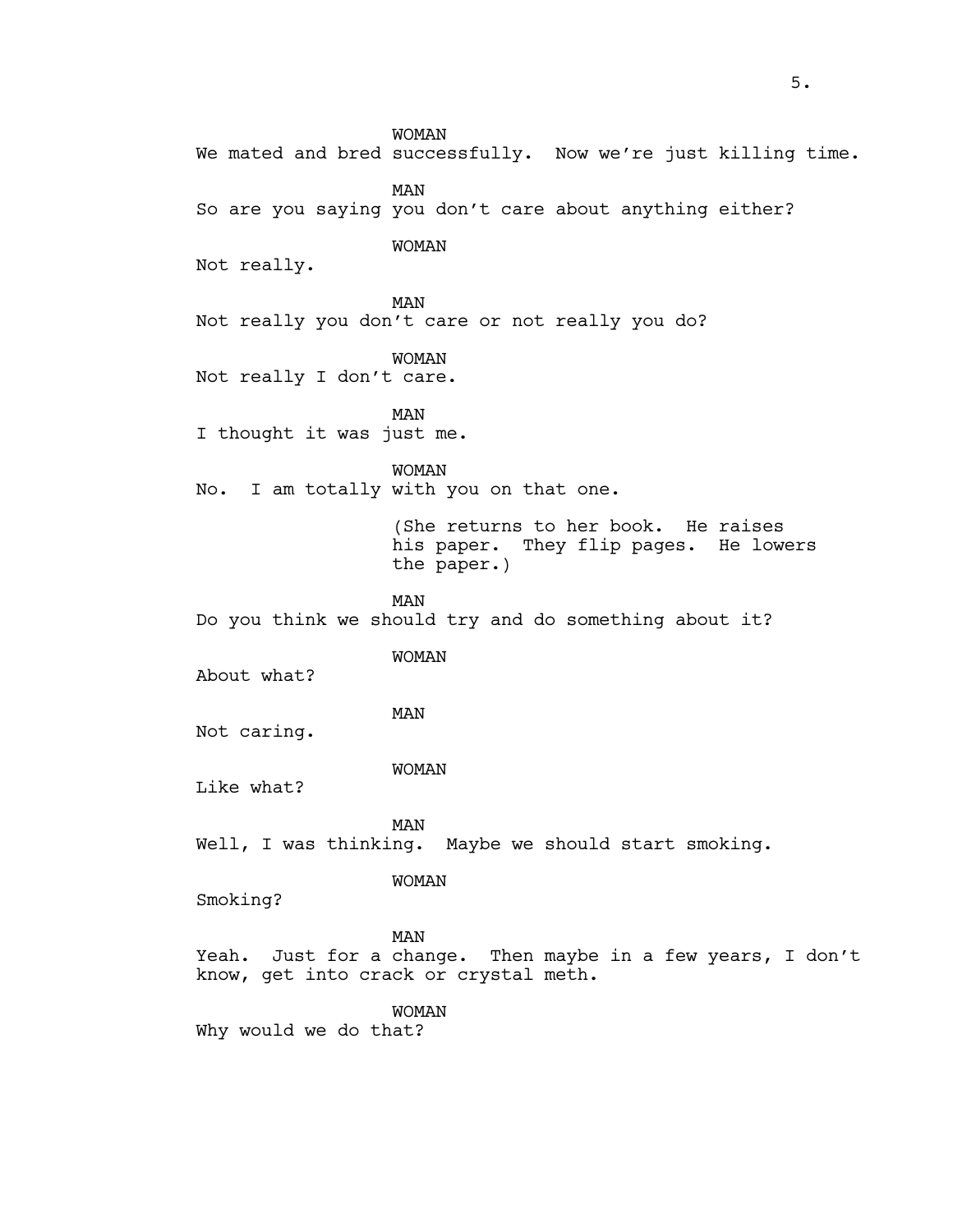MAN

Well, I understand they're all highly addictive. It would give us something to care about, you know, what do we do if our dealer gets arrested? Where are we going to get our next hit? Besides, at our age, how much damage can we do?

# WOMAN

I don't think so.

MAN

Why not?

WOMAN I like not caring about anything.

MAN

You do?

# WOMAN

Absolutely. I like not caring if you wear the same shirt three days in a row. I like it that our kids are gone and I don't have to worry about them eating their vegetables. I like not caring what the neighbors think of our bushes out front, and I like not caring about the kind of car I drive or who designed my purse. I find not caring very liberating.

MAN

Really?

### WOMAN

Really.

MAN

It doesn't worry you at all?

# WOMAN

Why would it?

MAN

Well, if you don't care about anything, that means you're a psychopath.

#### WOMAN

Not at our age.

# MAN

No?

WOMAN

No. If you don't care about anything when you're twenty, then you're a psychopath. We're not psychopaths.

#### MAN

Then what are we?